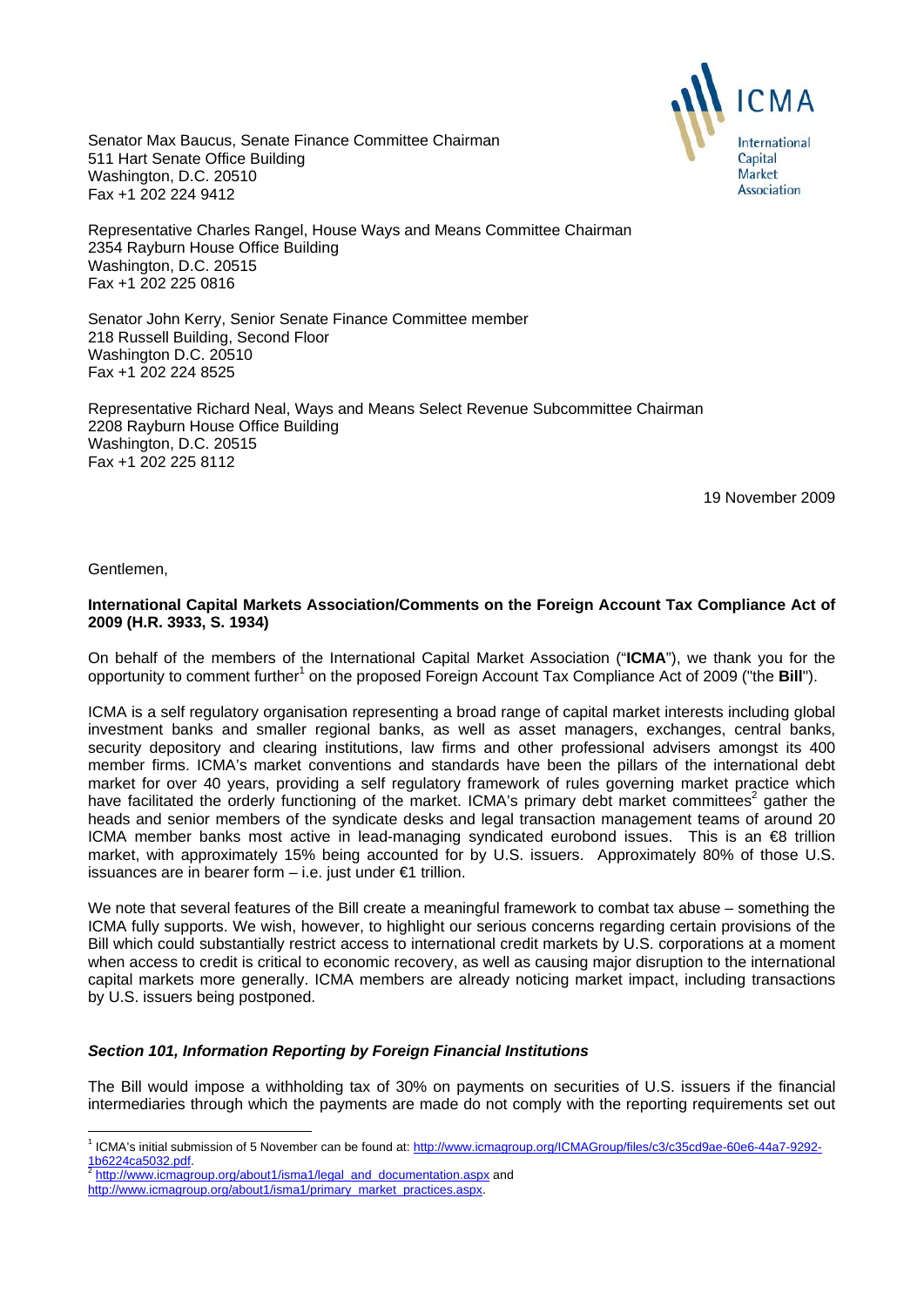in the Bill. This effectively imposes third party risk on investors, who will suffer the withholding not through their own wrong-doing, but because of the non-entry of a financial intermediary (over whom they will have no control) into the new reporting agreement contemplated by the Bill. Non-U.S. investors may not be able to recover the withheld tax unless they are permitted to do so by a relevant double tax treaty, and even then will suffer loss through the delay in receipt of the funds. It is very difficult for non-U.S. investors to assess the third party risk, because holding structures in the international markets often involve long chains of financial intermediaries. For example, the investor may hold a bond through a custodian, which will hold through a bank that is a participant in a clearing system. The bond will be held for the clearing system by a depositary bank, which will receive payments from the issuer's agent bank. If each of the institutions in this chain has to be compliant for U.S. tax purposes, then it will be impossible for the end-investors to properly assess the risk of non-compliance. The only information available to end-investors would be an assurance by their intermediary as to the both the initial and then the ongoing compliance status of the entire chain, which, if incorrect, would not protect the end-investors from imposition of the withholding tax. Indeed, even if the investor could properly assess that risk, it is highly doubtful whether he/she will wish to take it. Once they perceive this third party risk, investors in the international markets could well avoid investment in securities issued by U.S. entities, thus effectively closing the international markets to such issuers.

### *Section 102, Repeal of Certain Foreign Exceptions to Registered Bond Requirements*

As currently drafted, section 102 of the Bill would potentially eliminate the ability of corporations to raise funds through the issuance of bearer bonds in the international capital markets. The Bill achieves this through its mandate that all capital markets debt instruments (other than certain short-term obligations) must be issued in registered form. As mentioned above, we estimate that at the present time approximately €1 trillion of Eurobond debt has been issued in bearer form by U.S. companies.

Under current law, both U.S. and non-U.S. issuers of debt instruments can issue bearer bonds, but only if the issuance complies with requirements of the Tax Equity and Fiscal Responsibility Act of 1982 ("**TEFRA**"). Those requirements are designed to ensure that U.S. persons do not acquire bearer bonds. This is accomplished through a number of mandatory bond issuance procedures, including a requirement that bearer bonds not be offered or sold to U.S. persons or to anyone within the United States, as well as by obliging participants in the issuance of bearer bonds to obtain certification confirming that purchasers are not U.S. persons, in a manner which complies with U.S. Treasury regulations. The sanctions which back up these requirements are severe. Failure to comply results in the loss of the interest deduction for the issuer, as well as an issuer excise tax equal to 1% of the face amount of the bearer bonds multiplied by the number of years to maturity.

A further sanction which applies in the case of U.S. issuers is that bearer bonds which do not meet the TEFRA requirements are ineligible for the "portfolio interest exception" from the 30% U.S. withholding tax on interest. Most bond issuances require the issuer to "gross up" the interest paid to foreign holders of such instruments if a withholding tax is imposed, a significant further incentive for TEFRA compliance.

As a result of the sanctions and incentives described above, as well as the importance of the United States in the international capital markets, market practice has developed so that the TEFRA requirements are now a standard part of bearer bond issuances worldwide. U.S. issuers are therefore effectively placed on an equal footing with foreign issuers in gaining access to funding from world markets using bearer bonds. Further, non-U.S. issuers are free to do what is customary in their home markets while nevertheless complying with U.S. rules. It is important to recognize that, whilst it is possible that bond issuance in registered form may be acceptable to non-U.S. investors, the issuance of debt obligations in bearer form is currently the international norm and, indeed, in some major jurisdictions publicly-issued registered debt is highly unusual or even unknown. As the euromarkets are traditionally bearer and have functioned well as such, no investigation has ever been undertaken into the viability of registered paper for non-U.S. investors. Even if this investigation were to conclude that the use of registered paper only is viable, it is important to note that this would require a considerable amount of re-documentation which would be both very costly and time consuming.

Absent the TEFRA mechanics for the issuance of bearer debt instruments, issuers would be able to issue only debt instruments that are in "registered" form for U.S. tax purposes. As mentioned above, this could require the issuance of instruments which do not conform to market norms in most countries. In addition, non-U.S. investors in registered instruments of U.S. issuers would be required to obtain IRS Form W-8BEN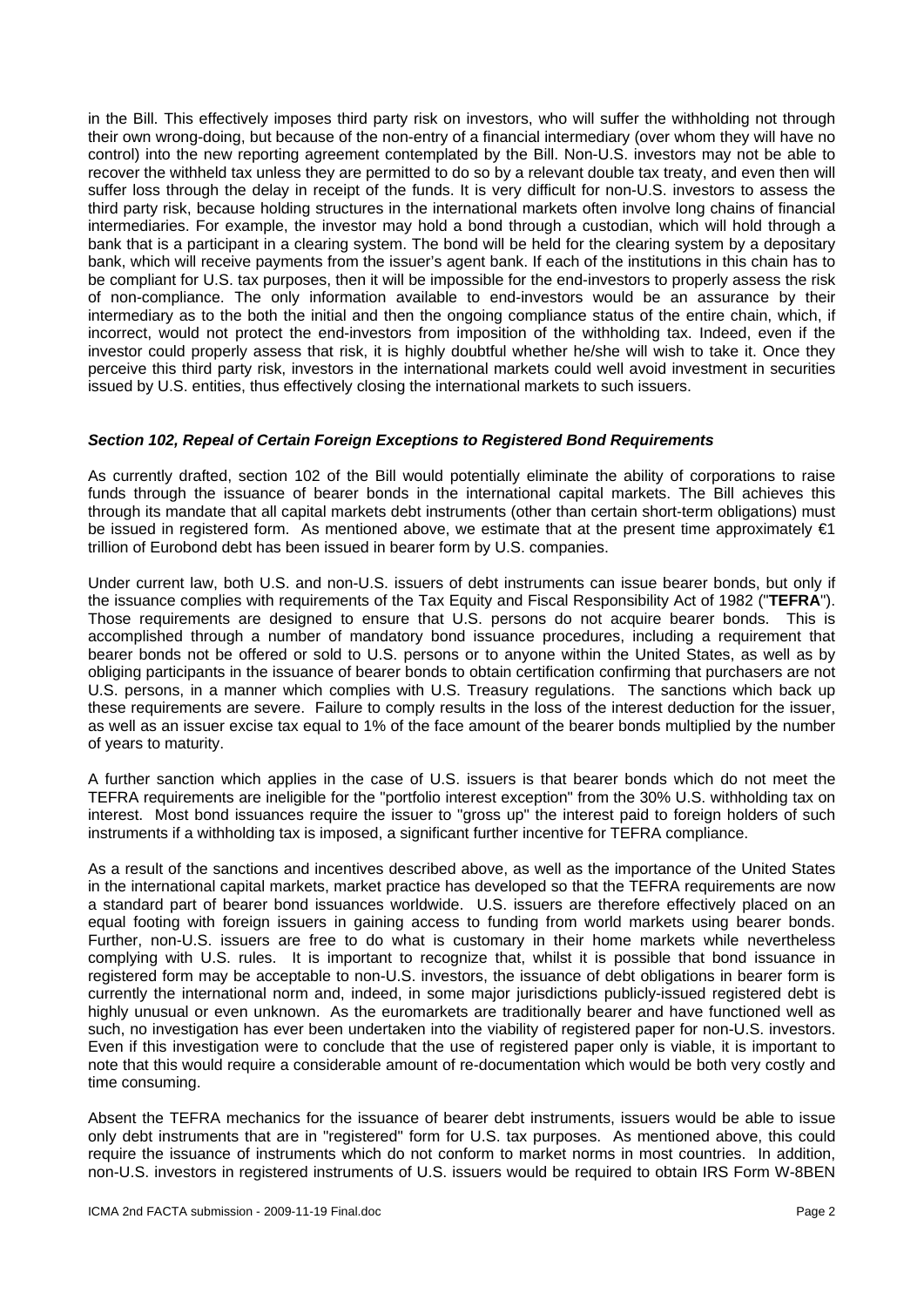(or similar forms, e.g. W-8EXP). Failure to comply with this requirement would result in, among other things, 30% U.S. withholding tax on payments of interest. It may not be practical, in the case of debt instruments that are actively traded between market participants, for financial intermediaries to collect Form W-8BEN from each purchaser from time to time of the instrument – particularly for those intermediaries that do not yet have the experience and systems to obtain W-8 forms in the scope of existing US securities' activity (e.g., as do Qualified Intermediaries) and so are today unfamiliar with these processes. U.S. registered debt is simply uncompetitive with bearer debt in the international marketplace, partly because of the reduced pool of intermediaries able to currently handle the forms as mentioned above, but more substantially as (i) this may not be legally possible in some jurisdictions and (ii) non-institutional non-U.S. investors will most likely be unwilling to invest in U.S. securities that require them to fill out U.S. tax forms.

### *Consequences for U.S. issuers*

As we hope you can see, the net result of enactment of sections 101 and 102, of the Bill would be effectively to restrict the access of U.S. corporations to the international debt markets. It would deprive U.S. corporations of access to an important source of funding and leave them at a competitive disadvantage to their foreign competitors, which could continue to issue debt instruments without the third-party withholding tax risk and without the need to obtain Form W-8BEN or anything similar. Given the focus on improving access to credit in these difficult economic times, this must surely be a result to be avoided at all costs.

### *Qualification for "Registered" Form*

It has been suggested that a possible solution to certain of the problems raised by section 102 of the Bill would be to cause issuers to issue debt instruments which are in effect "hybrids": "registered" for U.S. purposes but "bearer" for non-U.S. purposes. According to the Subcommittee's Technical Explanation of the Bill, for example, "[t]he IRS has adopted a flexible approach that recognizes that a debt obligation that is formally in bearer *(i.e.,* not in registered) form is nonetheless 'in registered form' for these purposes where there are arrangements that preclude individual investors from obtaining definitive bearer securities or that permit such securities to be issued only upon the occurrence of an extraordinary event."<sup>3</sup>

The reference is to IRS Notice 2006-99, which held that debt instruments issued through an unnamed dematerialized book-entry system will be treated as obligations in registered form when the holder may only obtain a physical certificate in bearer form if the clearing organization goes out of business without a successor.<sup>4</sup> The Notice is not, however, of general application to all clearing systems but only covers those with the specific characteristics it described. Further, in the Notice the IRS did not identify the circumstances under which clearing organizations will be treated as agents of issuers, a requirement of the relevant Treasury regulations for purposes of characterizing an obligation as registered.

As described above, qualification as "registered" is not the only obstacle to capital markets access that section 102 would create for U.S. issuers. Even obligations that are treated as issued in registered form will only qualify for the portfolio interest exception from U.S. withholding tax if certificates of non-U.S. beneficial ownership are provided by the holders. While today a high number of players have an agreement with the IRS as Qualified Intermediaries, and fulfill collection and reporting obligations, it is far from certain whether every local country clearing system has in place, or has the capacity quickly to put in place, mechanisms to administer the collection of IRS Form W-8BEN certifications of beneficial ownership from individual investors. Even if this were the case, the difficulty of obtaining such certificates from holders of instruments which frequently change hands would put U.S.-issued obligations at a competitive disadvantage to those issued by non-U.S. corporations.

# *Conclusion*

If adopted as currently drafted, sections 101 and 102, of the Bill would cause major disruption to the international capital markets and weaken the ability of U.S. corporations to raise funds by restricting their

 $\overline{a}$ 3 Joint Committee on Taxation, *Technical Explanation of the "Foreign Account Tax Compliance Act of 2009"* (JCX-42-09), October 27, 2009.

<sup>4</sup> Notice 2006-99, 2006-2 C.B. 907.

ICMA 2nd FACTA submission - 2009-11-19 Final.doc Page 3